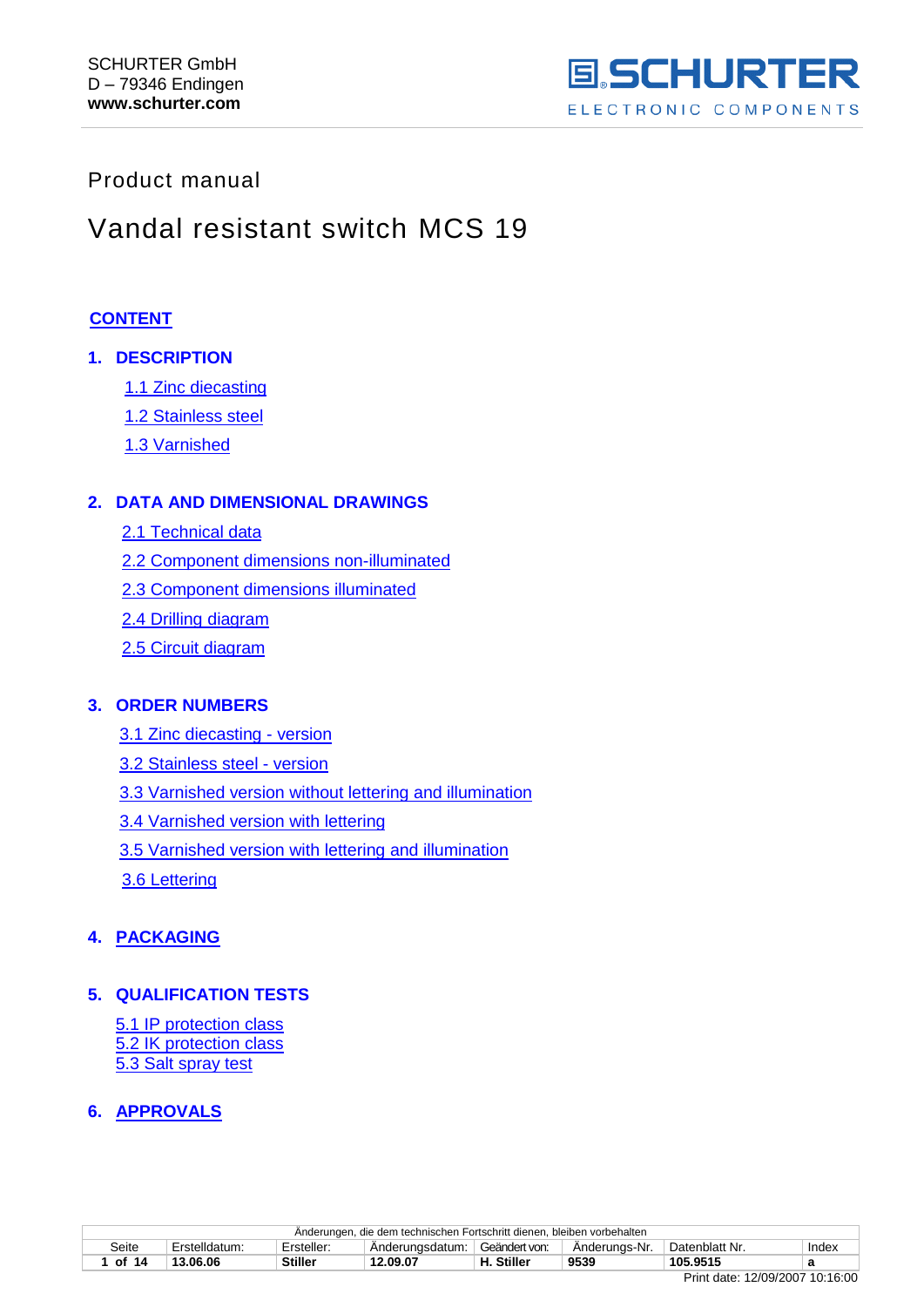

#### **1 Description**

## <span id="page-1-0"></span>**1.1 Zinc diecasting**

Vandal resistant switch for front panel mounting as well as for complete housings.

The front design is metal made and the mounting style of the front is with 1 mm nearly even. Also laser lettering with standard or customer specific legends is available. Additionally, a point illumination integrated in the actuator is possible. This is also possible for the stainless steel version as well as for the varnished version.

The fixing of the switch is realized with a nut M19x0.75 width across flats 22. For anti-rotation mounting a D-area has to be integrated to the mounting hole. For tight mounting please use attached sealing ring.

The switches are lined up with a spacing of 25 mm. Two contact pins with a spacing of 7.62 mm are used as terminals. The terminals are also available with pins with soldering aid or clip for pins. The zinc diecasting version is ideal for indoor applications. For outdoor applications we recommend the stainless steel version.

## <span id="page-1-1"></span>**1.2 Stainless steel**

At this version the actuator and the housing consist of high-quality stainless steel. By using this robust weatherproof material, this version is ideal for rough environment and outdoor applications.

## <span id="page-1-2"></span>**1.3 Varnished**

With another version of the MCS19 Metallic, colour adjustments for customer housings are also possible.

Alternatively, the actuator or the switch housing can be varnished according to the provided colour specifications.

The signal colours red, green and yellow are available as standard.

After the laser lettering, the varnished actuators are sealed by transparent lacquer.

All versions are supplied with nut and sealing ring, part number 0098.9219.

The clip for terminal pins can also be ordered separately, part number 0701.9233.

| Anderungen, die dem technischen Fortschritt dienen, bleiben vorbehalten |                                                                                                             |                |          |            |      |          |  |  |
|-------------------------------------------------------------------------|-------------------------------------------------------------------------------------------------------------|----------------|----------|------------|------|----------|--|--|
| Seite                                                                   | Geändert von:<br>Datenblatt Nr.<br>Anderunas-Nr.<br>Ersteller:<br>Anderungsdatum:<br>Index<br>Erstelldatum: |                |          |            |      |          |  |  |
| 2 of 14                                                                 | 13.06.06                                                                                                    | <b>Stiller</b> | 12.09.07 | H. Stiller | 9539 | 105.9515 |  |  |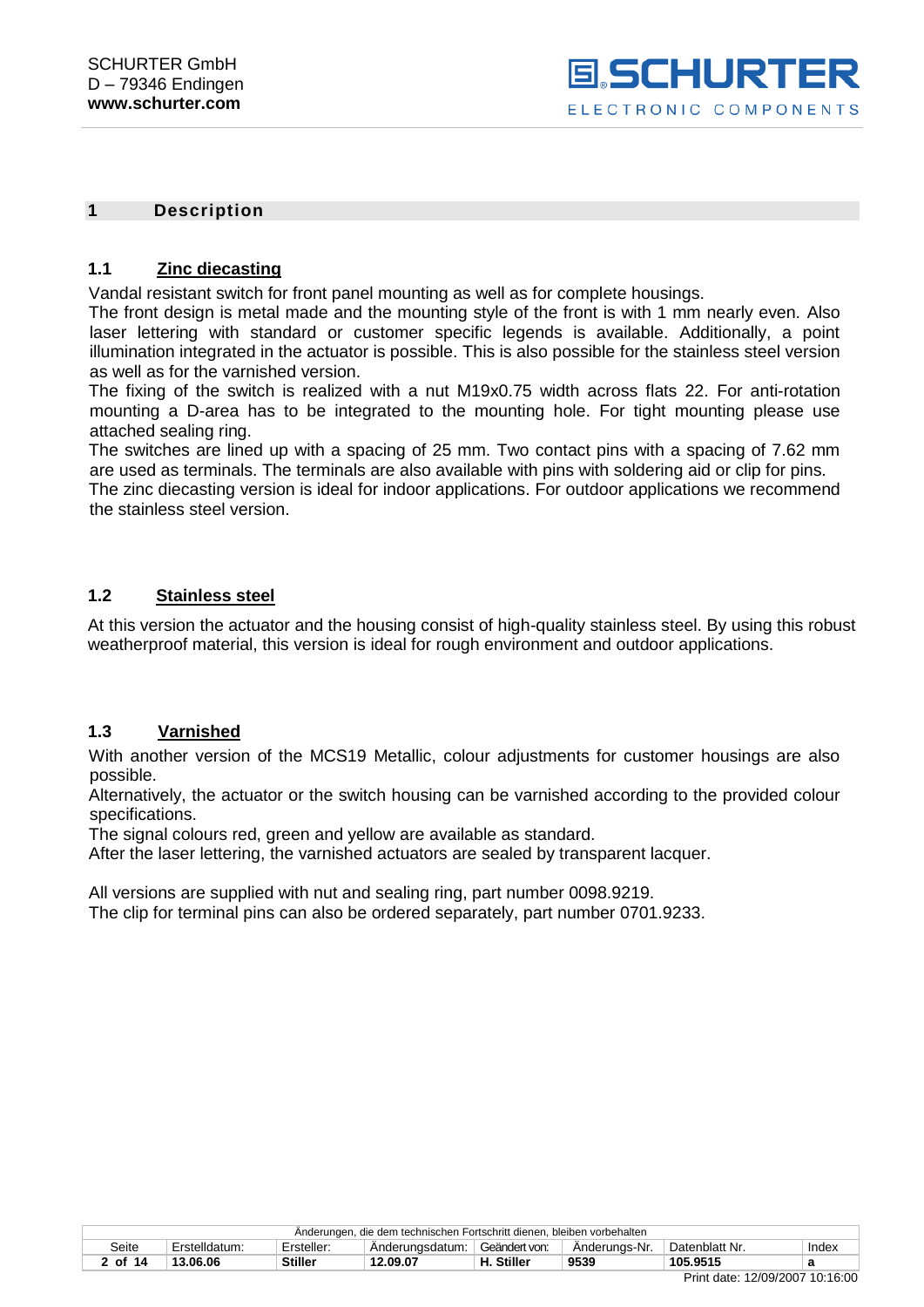

## **2 Data and dimensional drawings**

## <span id="page-2-0"></span>**2.1 Technical data**

| <b>Electrical Data</b>                                    |               | <b>Contact Material</b><br>Gold | <b>Contact Material</b><br>Silver |
|-----------------------------------------------------------|---------------|---------------------------------|-----------------------------------|
| Switching Voltage max.                                    | (VDC)         | 24                              | 48                                |
| Switching Voltage min.                                    | (VDC)         | $50 \text{ mV}$                 | 4                                 |
| Switching Current max.                                    | (mA)          | 80                              | 125                               |
| <b>Rated Breaking Capacity</b>                            | (W)           | 0.36                            | 1.2                               |
| Lifetime (at Rated Breaking capacity)                     | (mill.)       | 1                               |                                   |
| Initial Contact Resistance, new                           | $(m\Omega)$   | < 50                            | < 50                              |
| Initial Contact Resistance (after. 1 mill.) ( $m\Omega$ ) |               | < 150                           | < 150                             |
| Insulation Resistance                                     | (k $\Omega$ ) | >100.000                        | >100.000                          |
| Duration of Bounce typ.                                   | (ms)          | < 5                             | < 5                               |

| <b>Mechanical Data</b>  |         |     |
|-------------------------|---------|-----|
| Actuating Force (min.)  | (N)     | 3.7 |
| <b>Actuating Travel</b> | (mm)    | 0.4 |
| Lifetime (mechanical)   | (mill.) |     |
| <b>Starting Torque</b>  |         |     |
| with Sealing Ring       | (Nm)    | 0.4 |
| without Sealing Ring    | (Nm)    | 1.5 |

| <b>Climatical Data</b>       |               |                |
|------------------------------|---------------|----------------|
| <b>Operating Temperature</b> | (°C)          | $-20$ to $+60$ |
| Storage Temperature          | $(^{\circ}C)$ | $-20$ to $+60$ |

|         | Anderungen, die dem technischen Fortschritt dienen, bleiben vorbehalten                                     |                |          |         |      |          |  |  |  |
|---------|-------------------------------------------------------------------------------------------------------------|----------------|----------|---------|------|----------|--|--|--|
| Seite   | Geändert von:<br>Datenblatt Nr.<br>Erstelldatum.<br>Ersteller:<br>Anderungs-Nr.<br>Anderungsdatum:<br>Index |                |          |         |      |          |  |  |  |
| 3 of 14 | 13.06.06                                                                                                    | <b>Stiller</b> | 12.09.07 | Stiller | 9539 | 105.9515 |  |  |  |
|         | .<br>_ _ _                                                                                                  |                |          |         |      |          |  |  |  |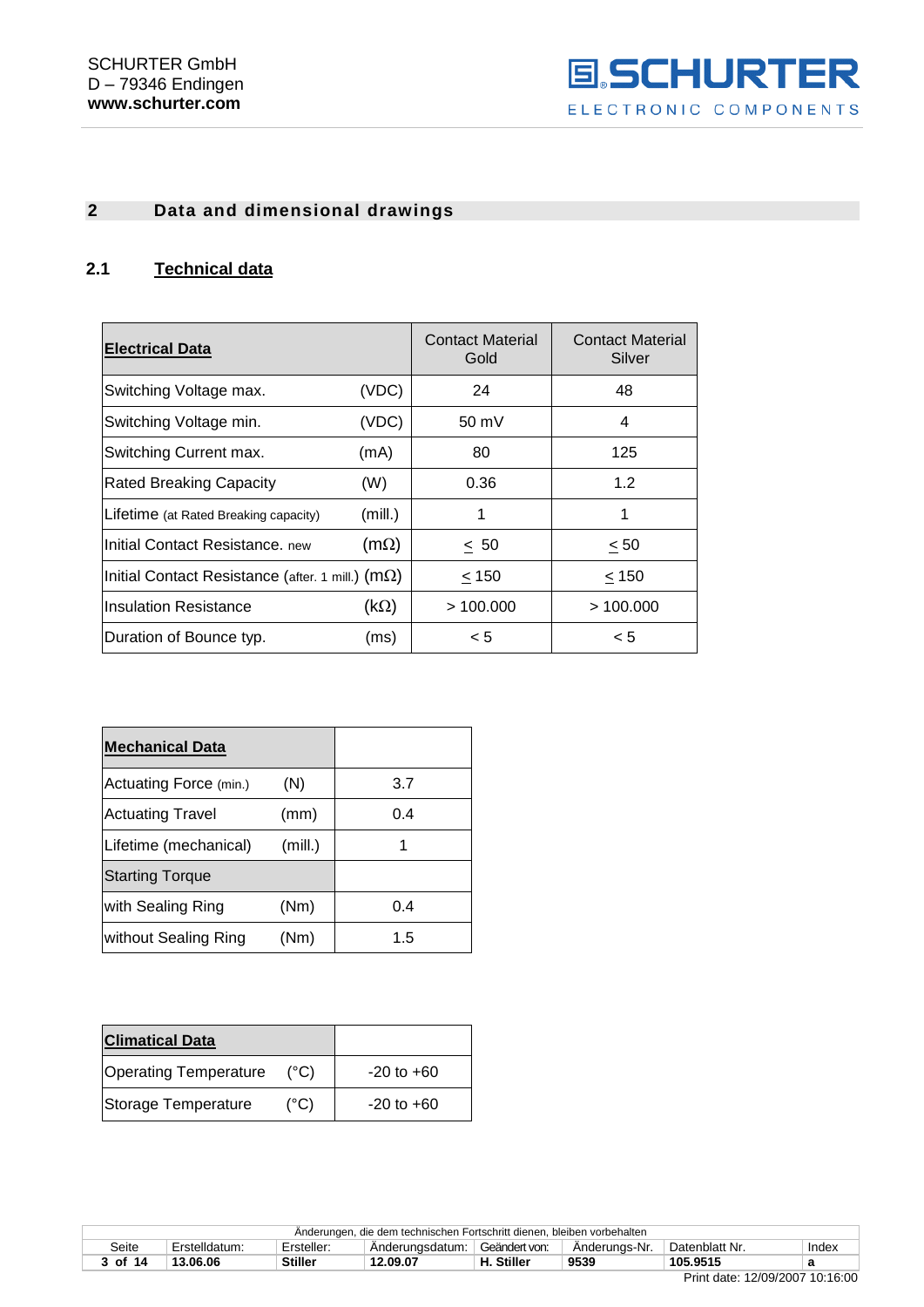

| <b>Point Illumination</b>     | Attention: Switches without built-in resistance |                                          |                                          |
|-------------------------------|-------------------------------------------------|------------------------------------------|------------------------------------------|
|                               | <b>Forward Current</b><br>$max.$ (mA)           | <b>Forward Voltage</b><br>at $IF = 10mA$ | <b>Forward Voltage</b><br>at $IF = 20mA$ |
| Characteristics red LED       | 40                                              | 2 VDC                                    |                                          |
| Characteristics green LED     | 40                                              | 2 VDC                                    |                                          |
| Characteristics yellow LED    | 40                                              | 2 VDC                                    |                                          |
| Characteristics blue LED      | 20                                              | 3.2 VDC                                  |                                          |
| Characteristics red/green LED | 25                                              |                                          | $2.0 / 2.2$ VDC                          |

| <b>Soldering Data</b>                                          |                      |
|----------------------------------------------------------------|----------------------|
| Solderability<br>IEC 68-2-20 Test Ta Method 1                  | $235^{\circ}$ C / 2s |
| Resistance to Soldering Heat<br>IIEC 68-2-20 Test Tb Method 1A | $260^{\circ}$ C / 5s |

| <b>Materials</b>    |                               |  |  |
|---------------------|-------------------------------|--|--|
| <b>Component</b>    | <b>Material</b>               |  |  |
| Socket              | <b>PA</b>                     |  |  |
| Housing             | Stainless steel 1.4305        |  |  |
|                     | Zinc diecasting nickel plated |  |  |
| Actuator unlettered | Zinc diecasting nickel plated |  |  |
| Actuator lettered   | Stainless steel 1.4305        |  |  |
| Snap Dome           | X 12 CrNi 177 gold plated     |  |  |
| Contacts            | CuZn37 2,5µm Ag               |  |  |

| Anderungen, die dem technischen Fortschritt dienen, bleiben vorbehalten |               |                |                 |               |               |                |       |  |  |
|-------------------------------------------------------------------------|---------------|----------------|-----------------|---------------|---------------|----------------|-------|--|--|
| Seite                                                                   | Erstelldatum: | Ersteller:     | Anderungsdatum: | Geändert von: | Anderungs-Nr. | Datenblatt Nr. | Index |  |  |
| 4 of 14                                                                 | 13.06.06      | <b>Stiller</b> | 12.09.07        | H. Stiller    | 9539          | 105.9515       |       |  |  |
|                                                                         |               |                |                 |               |               |                |       |  |  |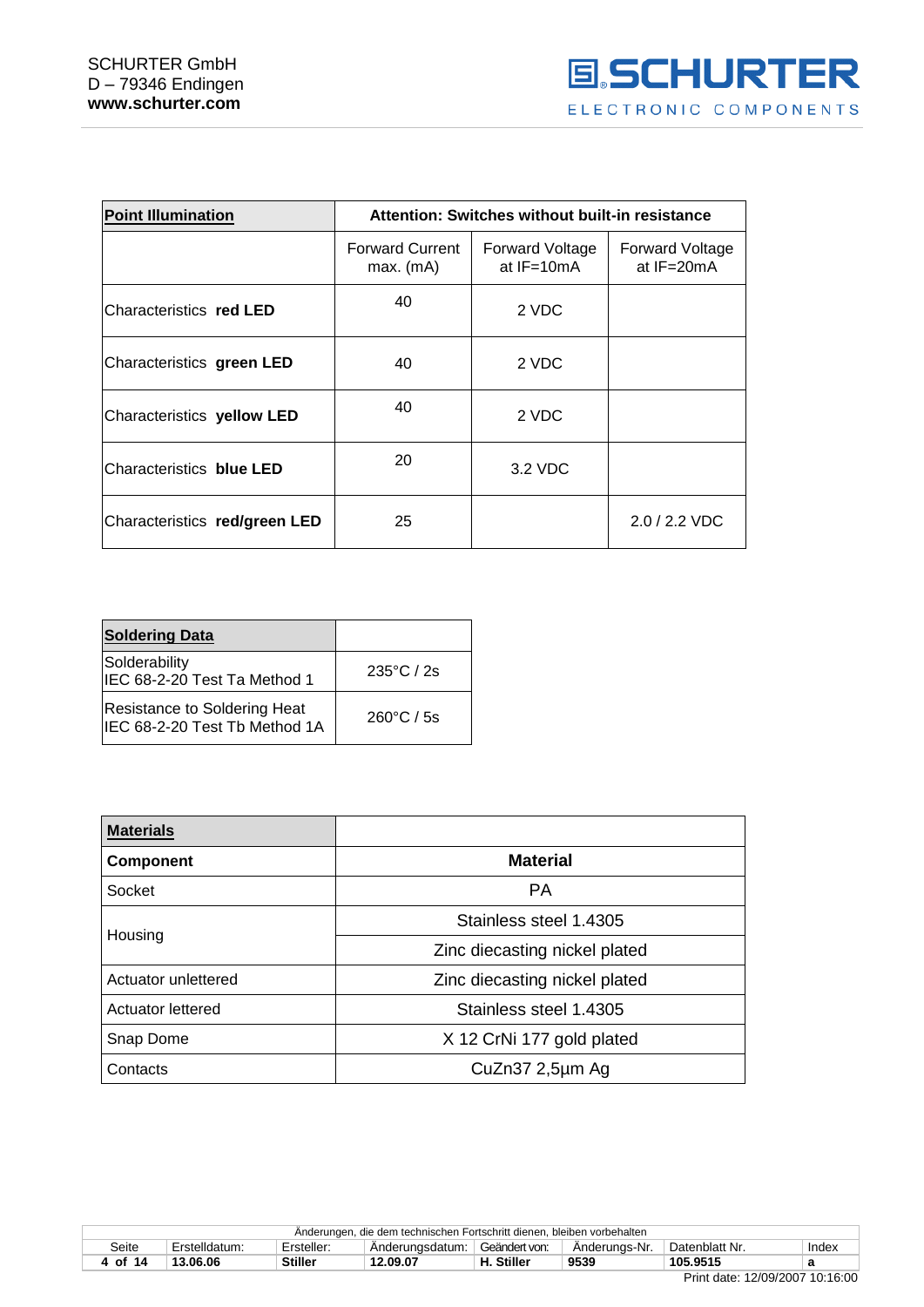

## <span id="page-4-0"></span>**2.2 Component dimensions non-illuminated**



|                             | zinc die<br>casting  | stainless<br>steal |
|-----------------------------|----------------------|--------------------|
| without sealing<br>ring     | $\frac{1}{x} = 1$ mm | $X = 1$ mm         |
| with sealing ring $X = 2mm$ |                      | $X = 1.7$ mm       |

Models



Lettering posititon



|                                                                                                             | L die dem technischen Fortschritt dienen. bleiben vorbehalten<br>Anderungen. |                |          |           |      |          |       |  |  |
|-------------------------------------------------------------------------------------------------------------|------------------------------------------------------------------------------|----------------|----------|-----------|------|----------|-------|--|--|
| Geändert von:<br>Seite<br>Ersteller:<br>Erstelldatum:<br>Anderungs-Nr.<br>Datenblatt Nr.<br>Anderungsdatum: |                                                                              |                |          |           |      |          | Index |  |  |
| of 14                                                                                                       | 13.06.06                                                                     | <b>Stiller</b> | 12.09.07 | . Stiller | 9539 | 105.9515 | а     |  |  |
|                                                                                                             | <b>D.</b> 40/00/0007 40.40.00                                                |                |          |           |      |          |       |  |  |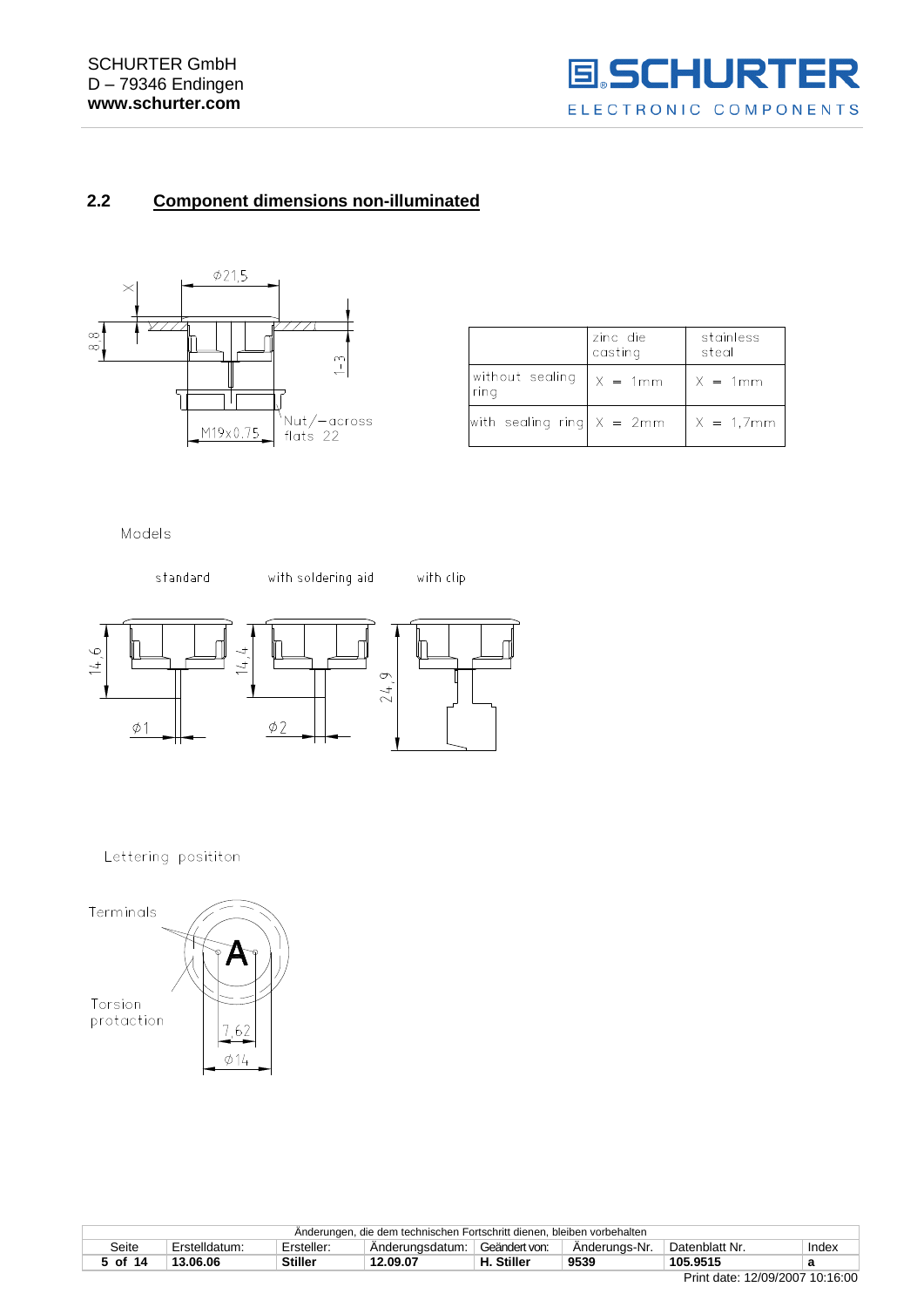

## <span id="page-5-0"></span>**2.3 Component dimensions illuminated**



Lettering position



|                             | zinc die<br>casting | stainless<br>steal |
|-----------------------------|---------------------|--------------------|
| without sealing<br>rina     | $X = 1mm$           | $X = 1$ mm         |
| with sealing ring $X = 2mm$ |                     | $X = 1.7$ mm       |

|         |               |                | Anderungen, die dem technischen Fortschritt dienen, bleiben vorbehalten |               |               |                |       |
|---------|---------------|----------------|-------------------------------------------------------------------------|---------------|---------------|----------------|-------|
| Seite   | Erstelldatum: | Ersteller:     | Anderungsdatum:                                                         | Geändert von: | Anderunas-Nr. | Datenblatt Nr. | Index |
| 6 of 14 | 13.06.06      | <b>Stiller</b> | 12.09.07                                                                | H. Stiller    | 9539          | 105.9515       |       |
|         |               |                |                                                                         |               |               | . <i>.</i>     |       |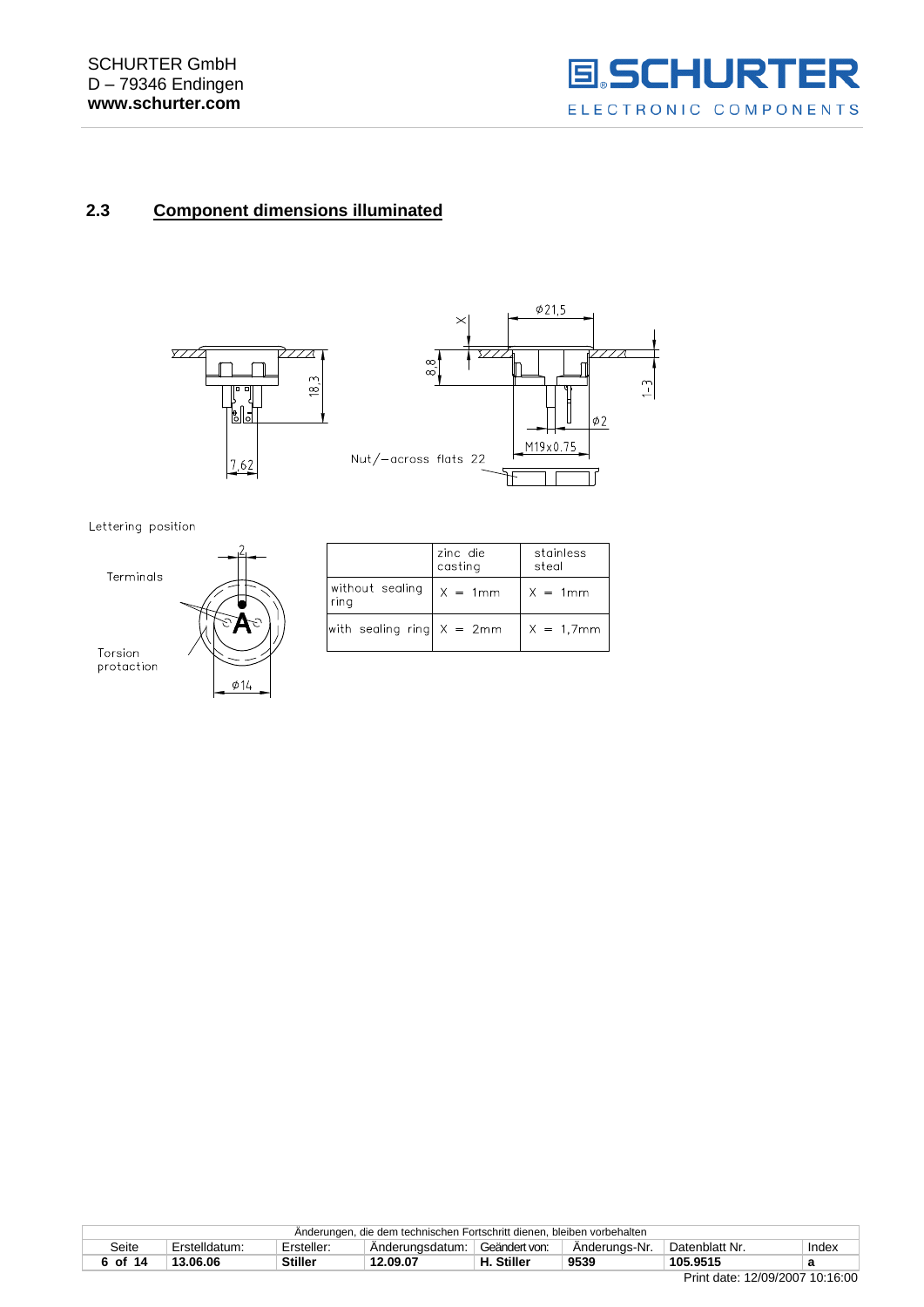

## <span id="page-6-0"></span>**2.4 Drilling diagram**



<span id="page-6-1"></span>**2.5 Circuit diagram**



| Anderungen, die dem technischen Fortschritt dienen, bleiben vorbehalten |               |            |                 |              |               |                |       |
|-------------------------------------------------------------------------|---------------|------------|-----------------|--------------|---------------|----------------|-------|
| Seite                                                                   | Erstelldatum: | Ersteller: | Anderungsdatum: | Geändert von | Anderungs-Nr. | Datenblatt Nr. | Index |
| of 14                                                                   | 13.06.06      | Stiller    | 12.09.07        | . Stiller    | 9539          | 105.9515       |       |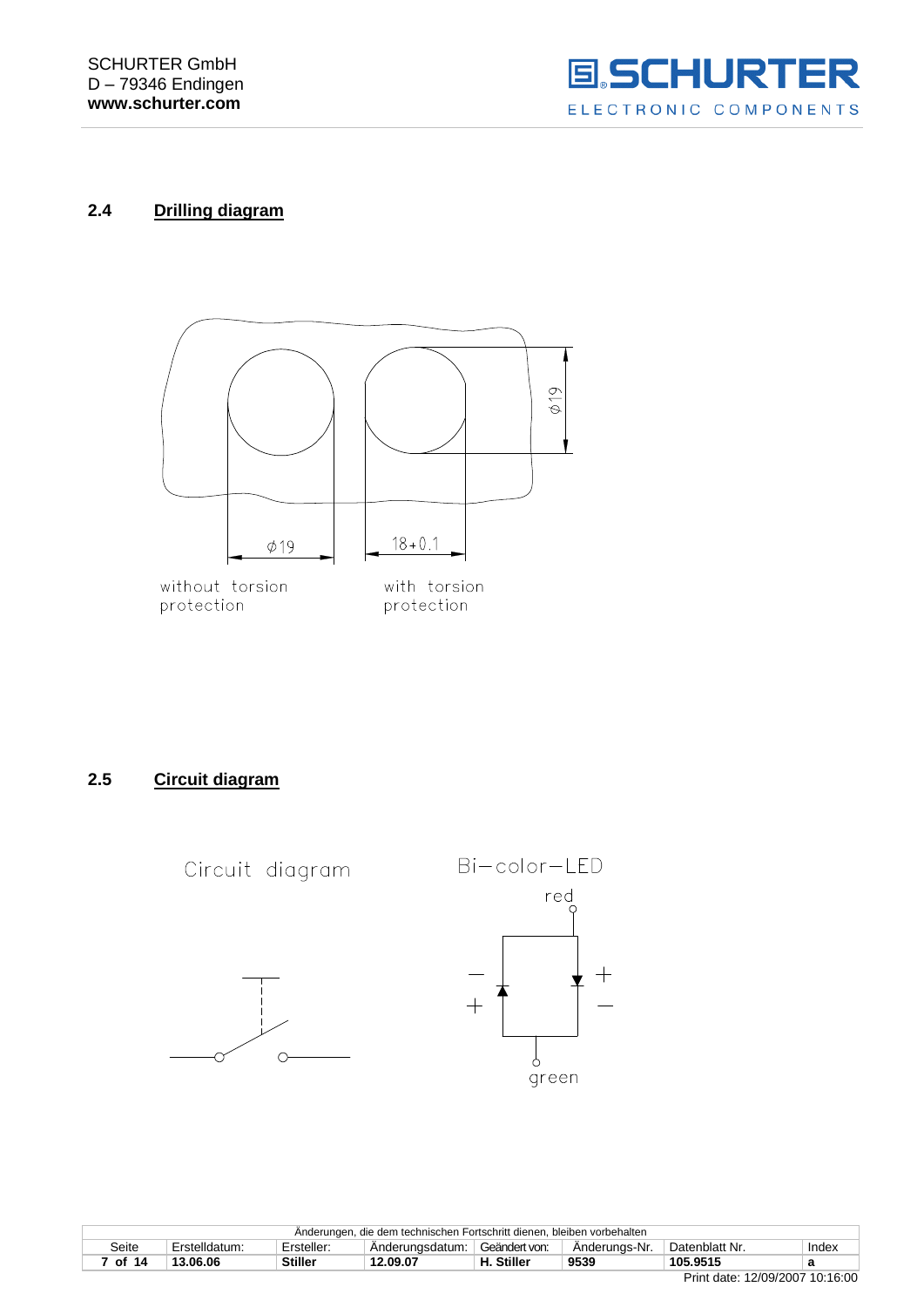

## **3 Order Numbers**

## <span id="page-7-0"></span>**3.1 Zinc diecasting - version**

| Part number   | Terminal           | Contacts | Illumination |
|---------------|--------------------|----------|--------------|
| 1241.2800     | standard           | silver   |              |
| 1241.2801     | with soldering aid | silver   |              |
| 1241.2802     | with clip          | silver   |              |
| 1241.2805.XXX | standard           | silver   |              |
| 1241.2806.XXX | with soldering aid | silver   |              |
| 1241.2807.XXX | with clip          | silver   |              |
| 1241.2810     | standard           | gold     |              |
| 1241.2812     | with clip          | gold     |              |
| 1241.2815.XXX | standard           | gold     |              |
| 1241.2817.XXX | with clip          | gold     |              |
| 1241.2855.XXX | with soldering aid | silver   | red          |
| 1241.2856.XXX | with soldering aid | silver   | green        |
| 1241.2857.XXX | with soldering aid | silver   | yellow       |
| 1241.2858.XXX | with soldering aid | silver   | red-green    |
| 1241.2859.XXX | with soldering aid | silver   | blue         |

 $\vert$ <sub>------------</sub> Legend index (see page 11)

## <span id="page-7-1"></span>**3.2 Stainless steel - version**

| Part number    | Terminal           | Contacts | Illumination |
|----------------|--------------------|----------|--------------|
| 1241.2820.XXX  | standard           | silver   |              |
| 1241.2821.XXX  | with soldering aid | silver   |              |
| 1241.2822.XXX  | with clip          | silver   |              |
| 1241.2825.XXX  | standard           | gold     |              |
| 1241.2827.XXX  | with clip          | gold     |              |
| 1241.2830.XXX  | with soldering aid | silver   | red          |
| 1241.2831.XXX  | with soldering aid | silver   | green        |
| 1241.2832.XXX  | with soldering aid | silver   | yellow       |
| 1241.2833.XXX  | with soldering aid | silver   | red-green    |
| 1241.2834.XXX* | with soldering aid | silver   | blue         |

|------------ Legend index (see page 11)

with " \* " marked part number on request

|         |               |                | Anderungen, die dem technischen Fortschritt dienen, bleiben vorbehalten |               |               |                |       |
|---------|---------------|----------------|-------------------------------------------------------------------------|---------------|---------------|----------------|-------|
| Seite   | Erstelldatum. | Ersteller:     | Anderungsdatum:                                                         | Geändert von: | Anderungs-Nr. | Datenblatt Nr. | Index |
| 8 of 14 | 13.06.06      | <b>Stiller</b> | 12.09.07                                                                | H. Stiller    | 9539          | 105.9515       |       |
|         |               |                |                                                                         |               |               | .<br>_ _ _     |       |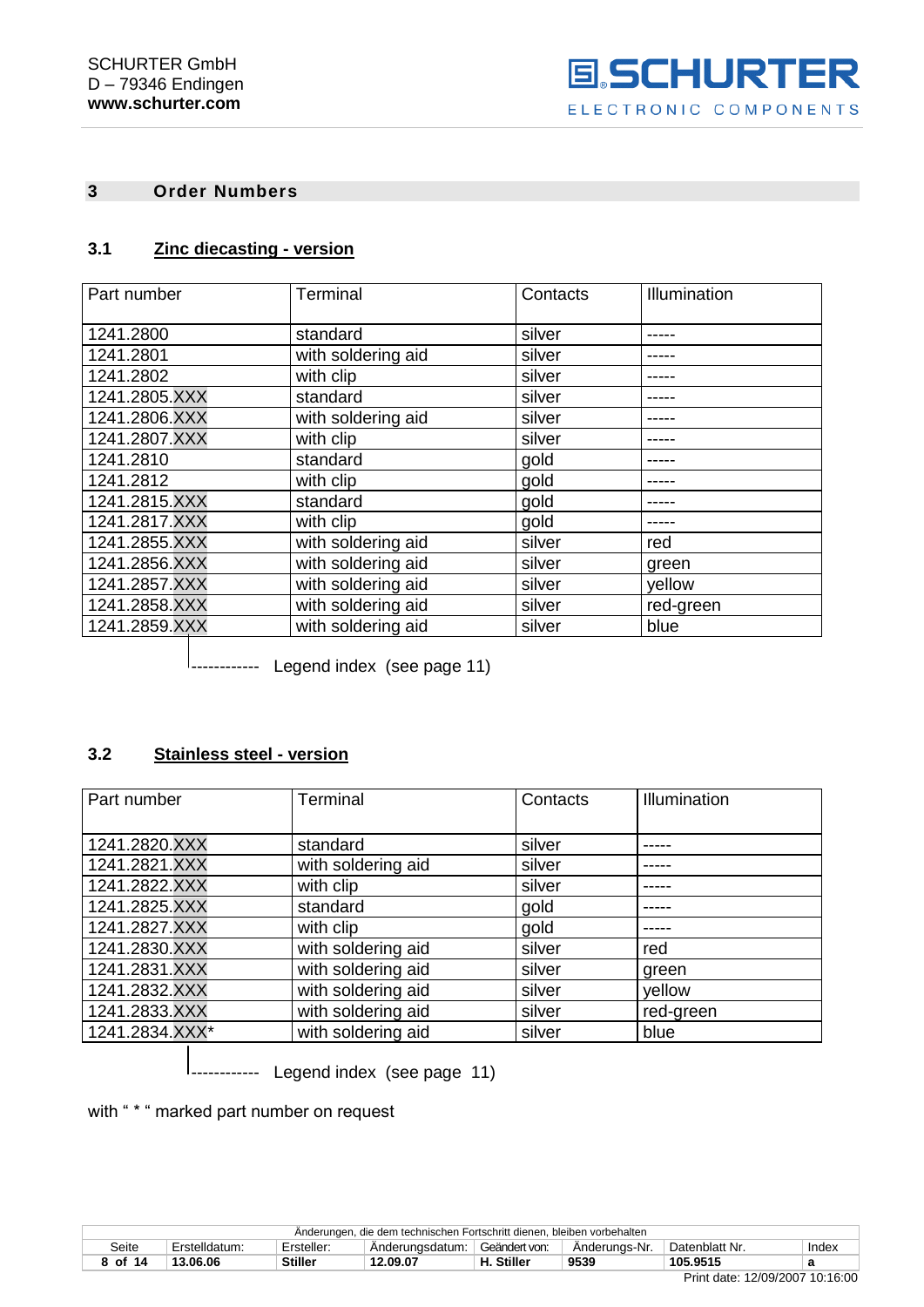

## <span id="page-8-0"></span>**3.3 Varnished version without lettering and illumination**

|             | Housing                   | Actuator                |        | Terminal           | <b>Contacts</b> |
|-------------|---------------------------|-------------------------|--------|--------------------|-----------------|
| 1241.2870.X | Zinc diecasting varnished | Zinc diecasting Nickel- | plated | standard           | silver          |
| 1241.2871.X | Zinc diecasting varnished | Zinc diecasting Nickel- | plated | with soldering aid | silver          |
| 1241.2872.X | Zinc diecasting varnished | Zinc diecasting Nickel- | plated | with clip          | silver          |

------------ Colour of the switch housing or the actuator 1 = yellow

 $3 = red$ 

 $5 = green$ 

## <span id="page-8-1"></span>**3.4 Varnished version with lettering**

|                 | Housing                   |                   | Actuator                  |           | Terminal           | Contacts |
|-----------------|---------------------------|-------------------|---------------------------|-----------|--------------------|----------|
| 1241.2873.X.XXX | Zinc diecasting varnished |                   | <b>Stainless</b><br>steel |           | standard           | silver   |
| 1241.2874.X.XXX | Zinc diecasting varnished |                   | <b>Stainless</b><br>steel |           | with soldering aid | silver   |
| 1241.2875.X.XXX | Zinc diecasting varnished |                   | <b>Stainless</b><br>steel |           | with clip          | silver   |
| 1241.2877.X.XXX | Zinc diecasting           | Nickel-<br>plated | <b>Stainless</b><br>steel | varnished | standard           | silver   |
| 1241.2878.X.XXX | Zinc diecasting Nickel-   | plated            | <b>Stainless</b><br>steel | varnished | with soldering aid | silver   |
| 1241.2879.X.XXX | Zinc diecasting           | Nickel-<br>plated | <b>Stainless</b><br>steel | varnished | with clip          | silver   |

-------- Legend index (see page 11)

 $------$  Colour of the switch housing or the actuator  $1 =$  yellow

 $3 = red$  $5 = green$ 

|         |               |                | Anderungen, die dem technischen Fortschritt dienen, bleiben vorbehalten |                |               |                |       |
|---------|---------------|----------------|-------------------------------------------------------------------------|----------------|---------------|----------------|-------|
| Seite   | Erstelldatum. | Ersteller:     | Anderungsdatum:                                                         | Geändert von:  | Anderungs-Nr. | Datenblatt Nr. | Index |
| 9 of 14 | 13.06.06      | <b>Stiller</b> | 12.09.07                                                                | <b>Stiller</b> | 9539          | 105.9515       |       |
|         |               |                |                                                                         |                |               | $ -$           |       |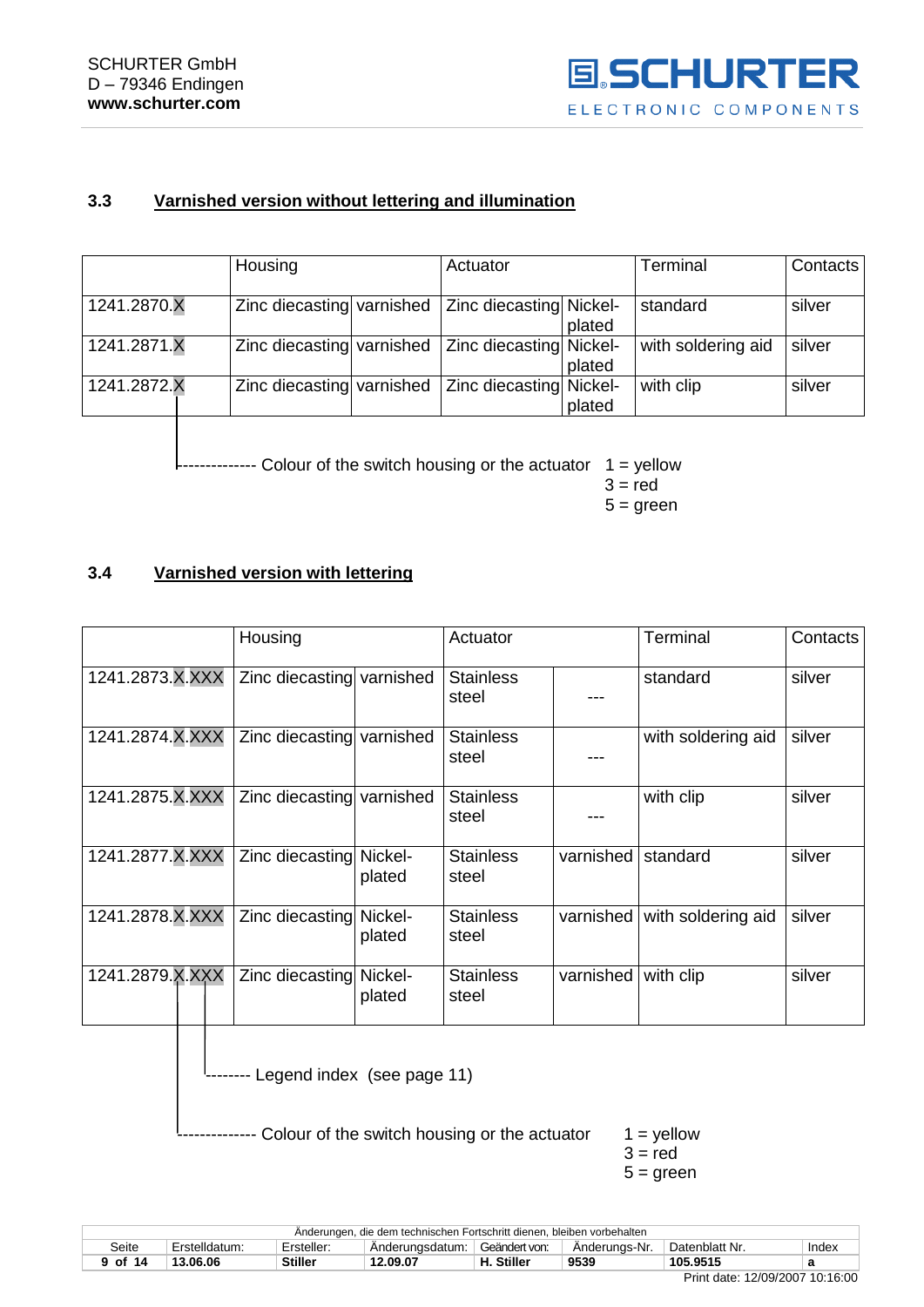

## <span id="page-9-0"></span>**3.5 Varnished version with lettering and illumination**

|                                             | Housing      |                                                                           | Actuator                                                     |           | Terminal                    | Contacts |
|---------------------------------------------|--------------|---------------------------------------------------------------------------|--------------------------------------------------------------|-----------|-----------------------------|----------|
| 1241.2876.X.XXX.X Zinc diecasting varnished |              |                                                                           | <b>Stainless</b><br>steel                                    |           | with<br>soldering aid       | silver   |
| 1241.2880.X.XXX.X   Zinc diecasting Nickel- |              | plated                                                                    | <b>Stainless</b><br>steel                                    | varnished | with<br>soldering aid       | silver   |
|                                             | Illumination | $1 = red$<br>$2 = green$<br>$3 =$ yellow<br>$4 = blue$<br>$5 = red-green$ |                                                              |           |                             |          |
|                                             |              |                                                                           | Legend index (see page 11) / without lettering $=$ index 000 |           |                             |          |
|                                             |              |                                                                           | Colour of the switch housing or the actuator                 | $3 = red$ | $1 =$ yellow<br>$5 = green$ |          |

|          |              |                | Anderungen, die dem technischen Fortschritt dienen, bleiben vorbehalten |               |               |                |       |
|----------|--------------|----------------|-------------------------------------------------------------------------|---------------|---------------|----------------|-------|
| Seite    | Erstelldatum | Ersteller:     | Anderungsdatum:                                                         | Geändert von: | Anderungs-Nr. | Datenblatt Nr. | Index |
| 10 of 14 | 13.06.06     | <b>Stiller</b> | 12.09.07                                                                | H. Stiller    | 9539          | 105.9515       |       |
|          |              |                |                                                                         |               |               |                |       |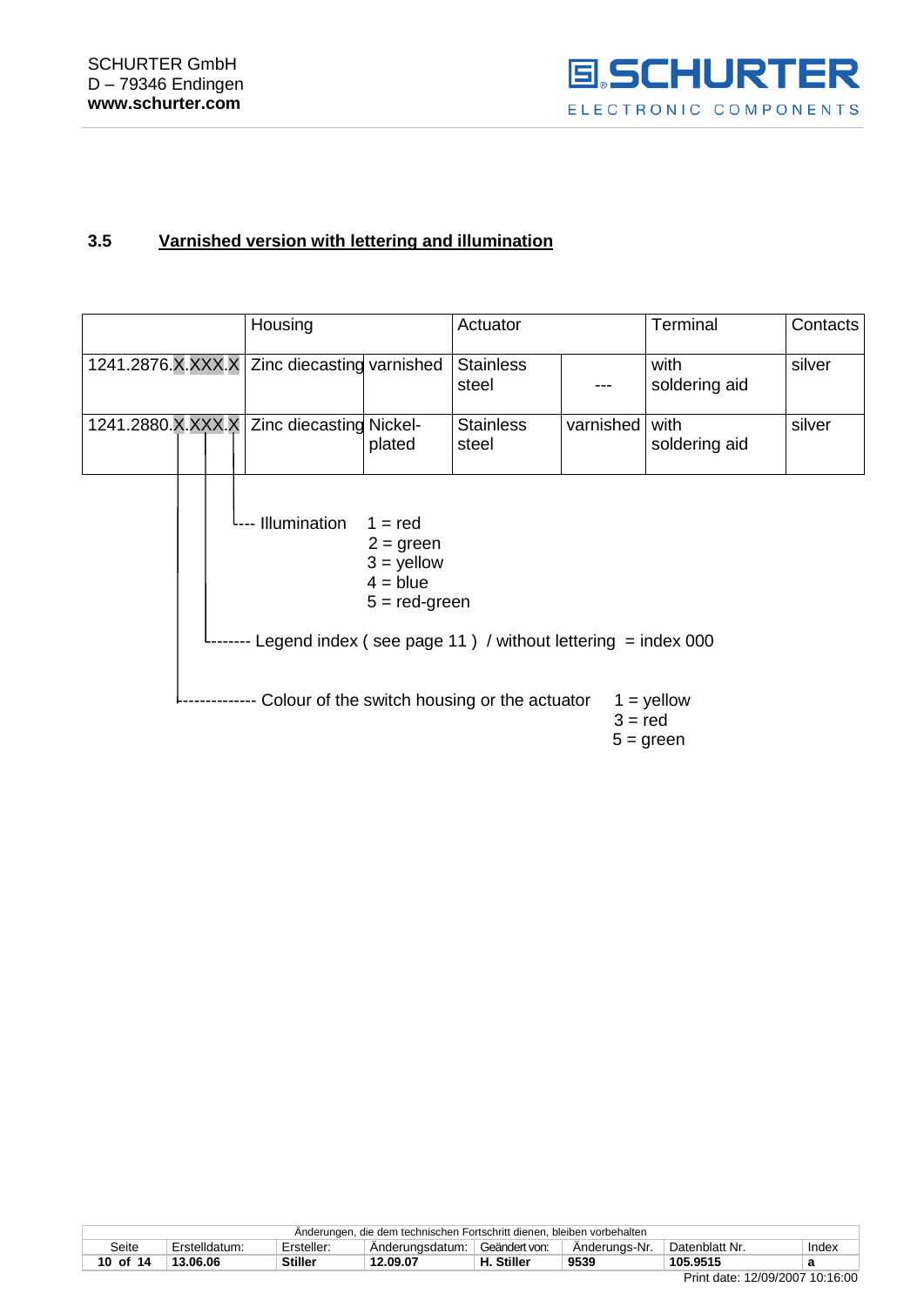

## <span id="page-10-0"></span>**3.6 Lettering**

The last three digits in the order no. define the lettering.

| 000     | No lettering                |
|---------|-----------------------------|
| 001-072 | <b>Standard lettering</b>   |
| $101 -$ | <b>Customized lettering</b> |

| <b>Example for ordering an lettering</b> |           |                         | <b>Basic version</b>     |                |
|------------------------------------------|-----------|-------------------------|--------------------------|----------------|
|                                          |           | 1241.280X.XXX           | Symbols 001-072          |                |
| <b>Ordering indices for lettering</b>    |           |                         |                          |                |
| $001 = A$                                | 016= $P$  | $031 = 4$               | $046 = \text{ }^{\circ}$ | $061 = EN$     |
| $002 = B$                                | $017 = Q$ | $032 = 5$               | $047 = \rightarrow$      | $062$ = Aus    |
| $003 = C$                                | 018 = $R$ | $033 = 6$               | $048 = \leftarrow$       | $063 = AUF$    |
| $004 = D$                                | $019 = S$ | $034 = 7$               | 049= $\sqrt{ }$          | $064 = AB$     |
| $005 = E$                                | $020 = T$ | $035 = 8$               | $050 = T$                | $065 =$ ON     |
| $006 = F$                                | $021 = U$ | $036 = 9$               | $051 = \%$               | $066 =$ OFF    |
| $007 = G$                                | $022 = V$ | $037=+$                 | $052 = \sqrt{ }$         | $067 = UP$     |
| $008 = H$                                | $023 = W$ | $038 = -$               | $053 =$ CTRL             | $068$ = DOWN   |
| $009 = 1$                                | $024 = X$ | $039 = .$               | $054$ = RETURN           | $069$ = нісн   |
| $010 = J$                                | $025 = Y$ | $040 = x$               | $055 =$ SHIFT            | $070 =$ Low    |
| 011= $K$                                 | $026 = Z$ | $041 = \div$            | $056$ = LOCK             | $071 = ON/OFF$ |
| 012= $L$                                 | $027 = 0$ | $042 = *$               | $057 =$ stop             | $072 =$ START  |
| 013= $M$                                 | $028 = 1$ | $043 =$                 | $058$ = ENTER            |                |
| 014= $N$                                 | $029 = 2$ | $044 = #$               | $059$ = BACK             |                |
| 015= $O$                                 | $030 = 3$ | $045 = \leftrightarrow$ | $060 =$ LINE             |                |

## **Font size**

Single characters: height 5 mm, font size: Helvetica normal DIN1451 E1 Legends, max. 6 characters: height 2,5 mm, font size: Helvetica condensed DIN1451-3E Symbols (Indice 037-052): capitals height 5 mm, font size: True Type, Symbol

#### **Standard colour for lettering**

Stainless steel: black ( filled lettering )

| Anderungen, die dem technischen Fortschritt dienen, bleiben vorbehalten                                     |          |                |          |            |      |          |  |  |
|-------------------------------------------------------------------------------------------------------------|----------|----------------|----------|------------|------|----------|--|--|
| Geändert von:<br>Erstelldatum:<br>Datenblatt Nr.<br>Ersteller:<br>Anderungs-Nr.<br>Seite<br>Anderungsdatum: |          |                |          |            |      | Index    |  |  |
| 11 of 14                                                                                                    | 13.06.06 | <b>Stiller</b> | 12.09.07 | H. Stiller | 9539 | 105.9515 |  |  |
|                                                                                                             |          |                |          |            |      |          |  |  |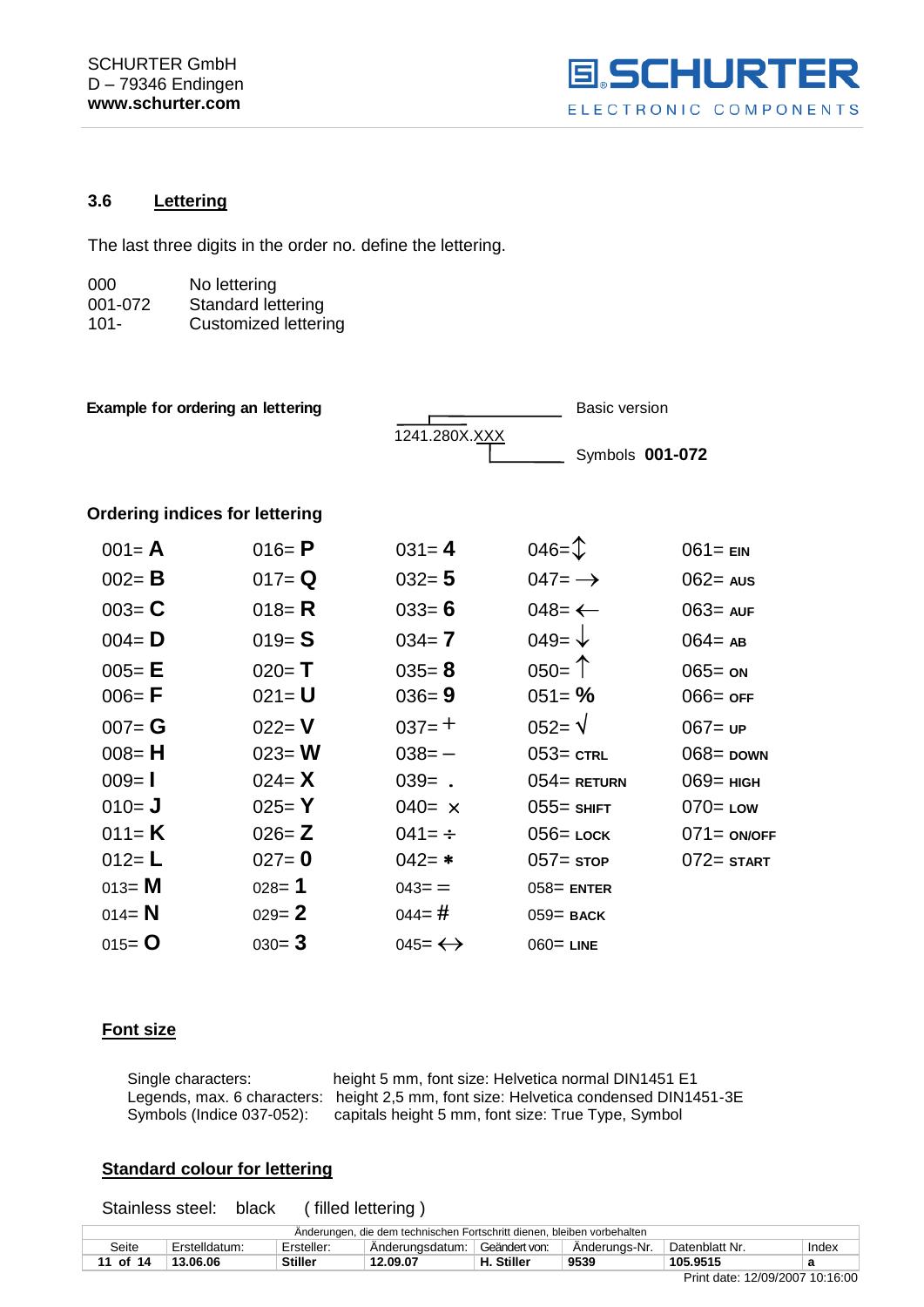

#### <span id="page-11-0"></span>**4 Packaging**

#### **MSC 19 Switch**

| <b>MSC 19</b> | standard and with soldering aid | 20 pieces per box with inlay |
|---------------|---------------------------------|------------------------------|
| MCS 19        | with clip                       | 10 pieces per box with inlay |

The nuts and sealing ring are packed separately and are enclosed in the box.



| Anderungen, die dem technischen Fortschritt dienen, bleiben vorbehalten |                                                                                                             |                |          |                 |      |          |  |  |
|-------------------------------------------------------------------------|-------------------------------------------------------------------------------------------------------------|----------------|----------|-----------------|------|----------|--|--|
| Seite                                                                   | Geändert von:<br>Erstelldatum.<br>Datenblatt Nr.<br>Anderungs-Nr.<br>Index<br>Ersteller:<br>Anderungsdatum: |                |          |                 |      |          |  |  |
| 12 of 14                                                                | 13.06.06                                                                                                    | <b>Stiller</b> | 12.09.07 | . Stiller<br>Н. | 9539 | 105.9515 |  |  |
| .<br>_ _ _ _                                                            |                                                                                                             |                |          |                 |      |          |  |  |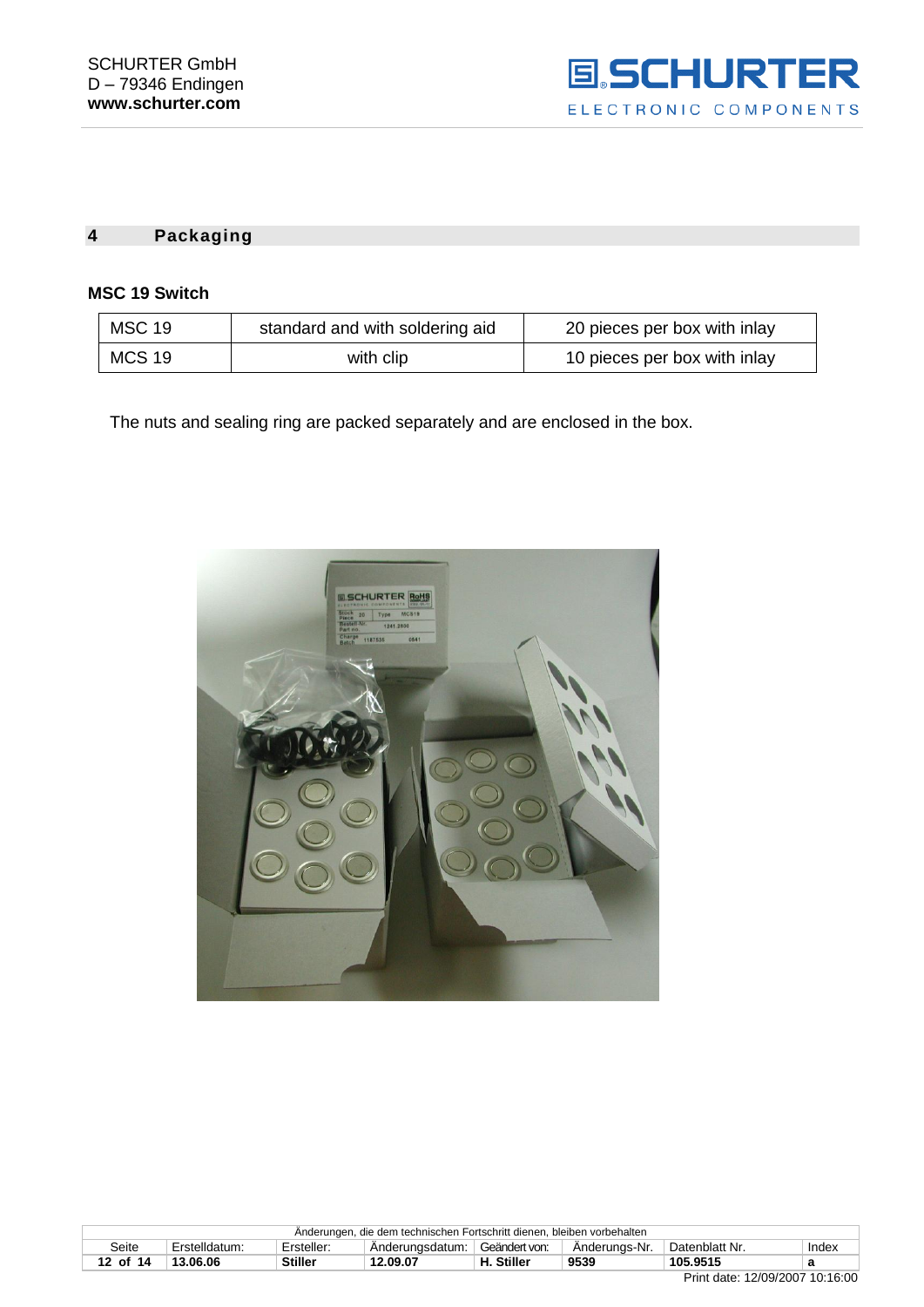

#### **5 Qualification Tests**

#### **5.1 IP protection class**

| IP degree of protection | from the front | IP 40 |  |
|-------------------------|----------------|-------|--|
| IEC/DIN/EN/ 60529       | Switching unit | IP 65 |  |

## <span id="page-12-0"></span>**5.2 IK protection class**

Test carried out centrically.

| IK protection class | <b>IK 05</b> |
|---------------------|--------------|
| <b>DIN EN 50102</b> |              |

#### <span id="page-12-1"></span>**5.3 Salt spray test**

#### Stainless steel version

Salt spray test according to DIN 50021- SS 24h, 48h and 96h residence time

The surface of the stainless steel material is covered with a molecular-passiv layer. Only under very unfavourable conditions, it is possible that iron and rust molecules as well as base metals penetrate the passive layer as foreign substances (pollutions) and initiate the rust process.

The actuation of the switch was not affected. After the residence time the tested samples were cleaned under running water and all rust spots could be removed.

#### Zinc diecasting nickel-plated

Salt spray test according to DIN 50021- SS 24h residence time

The surface of the zinc diecasting version shows no signs off corrosion.

| Anderungen, die dem technischen Fortschritt dienen, bleiben vorbehalten                                              |          |                |          |            |      |          |  |  |
|----------------------------------------------------------------------------------------------------------------------|----------|----------------|----------|------------|------|----------|--|--|
| Erstelldatum:<br>Geändert von:<br>Datenblatt Nr.<br>Seite<br>Anderungs-Nr.<br>Ersteller:<br>Index<br>Anderungsdatum: |          |                |          |            |      |          |  |  |
| 13 of 14                                                                                                             | 13.06.06 | <b>Stiller</b> | 12.09.07 | H. Stiller | 9539 | 105.9515 |  |  |